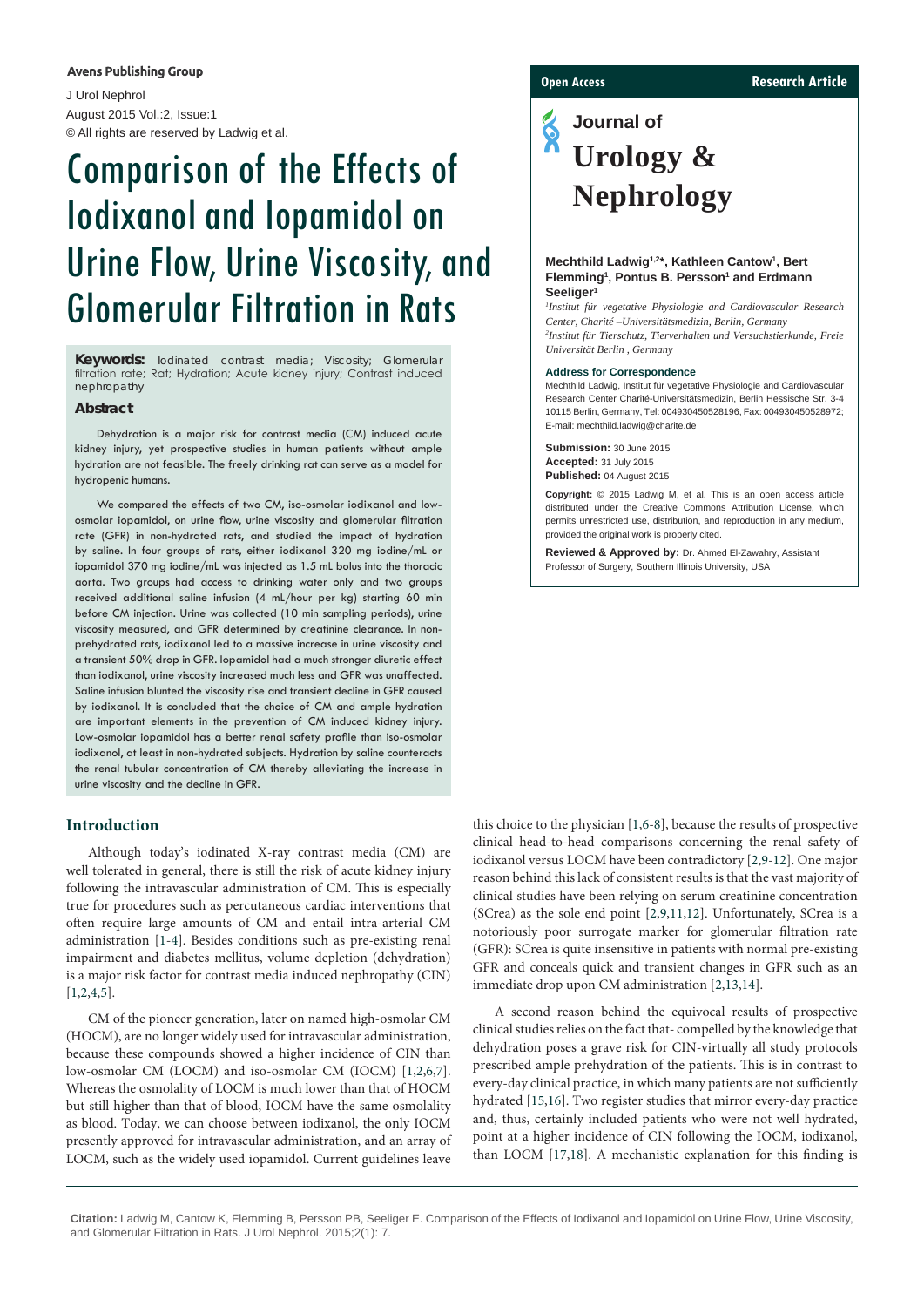#### ISSN: 2380-0585

that, in less hydrated subjects; water resorption from renal tubular fluid is enhanced, leading to an increase in the tubular concentration of CM. This will result in a proportional increase in tubular fluid osmolality and an over proportional increase in its viscosity. Both high tubular fluid osmolality and viscosity have been implicated to promote CIN [[2](#page-4-2)[,17](#page-5-2)[,19,](#page-5-4)[20](#page-5-5)]. IOCM have a higher fluid viscosity than LOCM [\[21](#page-5-6)[,22\]](#page-5-7), which, in patients who are not well hydrated, may result in a higher incidence of CIN.

Because prospective studies in humans without proper prehydration are, of course, unfeasible for ethical reasons, the ultimate appraisal of the renal safety of IOCM versus LOCM in this condition must be gained by animal experiments. Euhydrated rats which have free access to water concentrate their urine to 900-1200 mosmol/kg H2 O, values that compare well with urine osmolality measured for hydropenic human beings [\[23](#page-5-8)[-25\]](#page-5-9). Studies in rats also facilitate direct measurements of GFR with high temporal solution. Finally, with the high level of standardisation enabled by studies in healthy rats, the issues of heterogeneities among patients in clinical studies, and, even more pronounced, in meta-analyses derived from clinical studies, can be circumvented.

For these reasons we performed a head-to-head comparison of the IOCM, iodixanol, and the LOCM, iopamidol, in anaesthetized rats. We chose to inject the CM into the thoracic aorta to emulate the clinical setting of percutaneous cardiac interventions. We hypothesized that iodixanol results in higher urine viscosity and, thus, in larger decrease in GFR as compared to iopamidol in rats that are not hydrated by infusion. In order to study the effects of pre-hydration, we performed a second set of experiments in rats that received a continous i.v. infusion of isotonic saline. We hypothesized that saline alleviates the drop in GFR and lessens the rise in urine viscosity.

#### **Material and Methods**

This study was approved by Berlin's Legal Authorities and performed in accordance with the German Animal Welfare Act. All applicable institutional and national guidelines for the care and use of animals were followed.

For the experiments 3-4 months old male Wistar rats (body mass 350-480g; Harlan, Roßdorf, Germany) were used. A standard diet was fed and the rats had free access to drinking water. As enrichment measures they were housed in groups in type IV cages and nesting material and plastic tubes were offered.

#### **Experimental protocols and procedures**

The study comprised experiments on a total of 36 rats, which were allocated into four treatment groups. The protocols differed with respect to the hydration regimen and the administered CM. All rats had free access to drinking water until anaesthesia, yet the rats in two groups received an additional continuous infusion of isotonic NaCl solution (saline) at 4 mL per hour per kg of body mass (BM). This infusion was started 60 min before administration of CM and was continued throughout the observation time (100 min post CM). The rats in two groups were injected with iodixanol 320 mg iodine per mL (Visipaque® 320; GE Healthcare Buchler, Braunschweig, Germany) whereas the rats in the other two groups received iopamidol 370 mg iodine per mL (Iopamiron® 370; Bayer, Osaka, Japan). According to manufacturers' specifications the osmolality of iodixanol 320 solution is 290 mosmol/kg  $\rm H_2O,$  that of iopamidol 370 solution is 796 mosmol/kg  $H_2O$ , their viscosities (at 37 °C) are 11.4 mPa s and 9.1 mPa s, respectively. Note that rats receiving 1.5 mL of iopamidol 370 are exposed to a greater amount of iodine than rats receiving 1.5 mL of iodixanol 320. CM were pre-warmed to 37 °C and administered into the thoracic aorta as a bolus injection within a timeframe of 20 s. The four groups were named 1) iodixanol (n=9 rats), 2) iopamidol  $(n=10)$ , 3) iodixanol+saline  $(n=7)$ , and 4) iopamidol+saline  $(n=10)$ .

The experiments started at 8:00 a.m. Rats were anaesthetized by intraperitoneal injection of 20% urethane solution (6 mL/kg BM) and fixed on a temperature controlled table. A tracheal cannula was inserted to ensure sufficient spontaneous breathing. Catheters were inserted into blood vessels – one into the left common carotid artery with its tip towards the aorta for CM administration, another one into the left jugular vein for infusion, and a third one into the femoral artery for taking blood samples and monitoring arterial blood pressure. Urine was collected via a urinary bladder catheter inserted by opening the abdominal cavity.

Urine sampling was done in consecutive 10 min sampling periods. Blood samples were taken before CM administration and at the end of the observation period.

#### **Measurements**

Urine volume was measured gravimetrically. Osmolality was measured by freezing point depression (Osmomat 030; Gonotec, Berlin, Germany). Glomerular filtration rate was measured by clearance of creatinine. To this end, creatinine concentration in serum and urine samples was measured (Creatinine Analyzer II; Beckmann Instruments, Galway, Ireland; SCrea between both samples estimated by linear interpolation), and clearance calculated by standard formula. Viscosity of urine was measured by a microviscometer developed in our laboratory that enables measurements from minute samples [[26](#page-5-10)]. Viscosity of urine samples was measured at 37 °C sample temperature.

Although normal urine flow is very sparse in rats which are not hydrated by infusions, we could secure enough urine for the viscometry  $(7 \mu L)$ . However, it was not possible to obtain enough urine for calculating flow rates and creatinine clearances before giving CM in the rats that did not receive saline infusions. After CM injection, urine samples were large enough in all rats for all analyses, because CM elicits osmodiuresis.

#### **Statistical analysis**

Statistical comparisons among the protocols (unpaired data) were made with the Kruskal-Wallis test (one-way analysis of variance on ranks) followed by the Dunn procedure for multiple non-parametric comparisons. Comparisons within a given protocol (paired data) were performed with the Friedmann test (repeated-measurement analysis of variance on ranks). Statistical software (NCSS; Hintze, Kaysville Utah) was used, with a significance level of P< 0.05. Data are presented as means±SEM.

#### **Results**

In the rats that had access to drinking water only, pre-CM urine flow was as miniscule and urine osmolality was as high as expected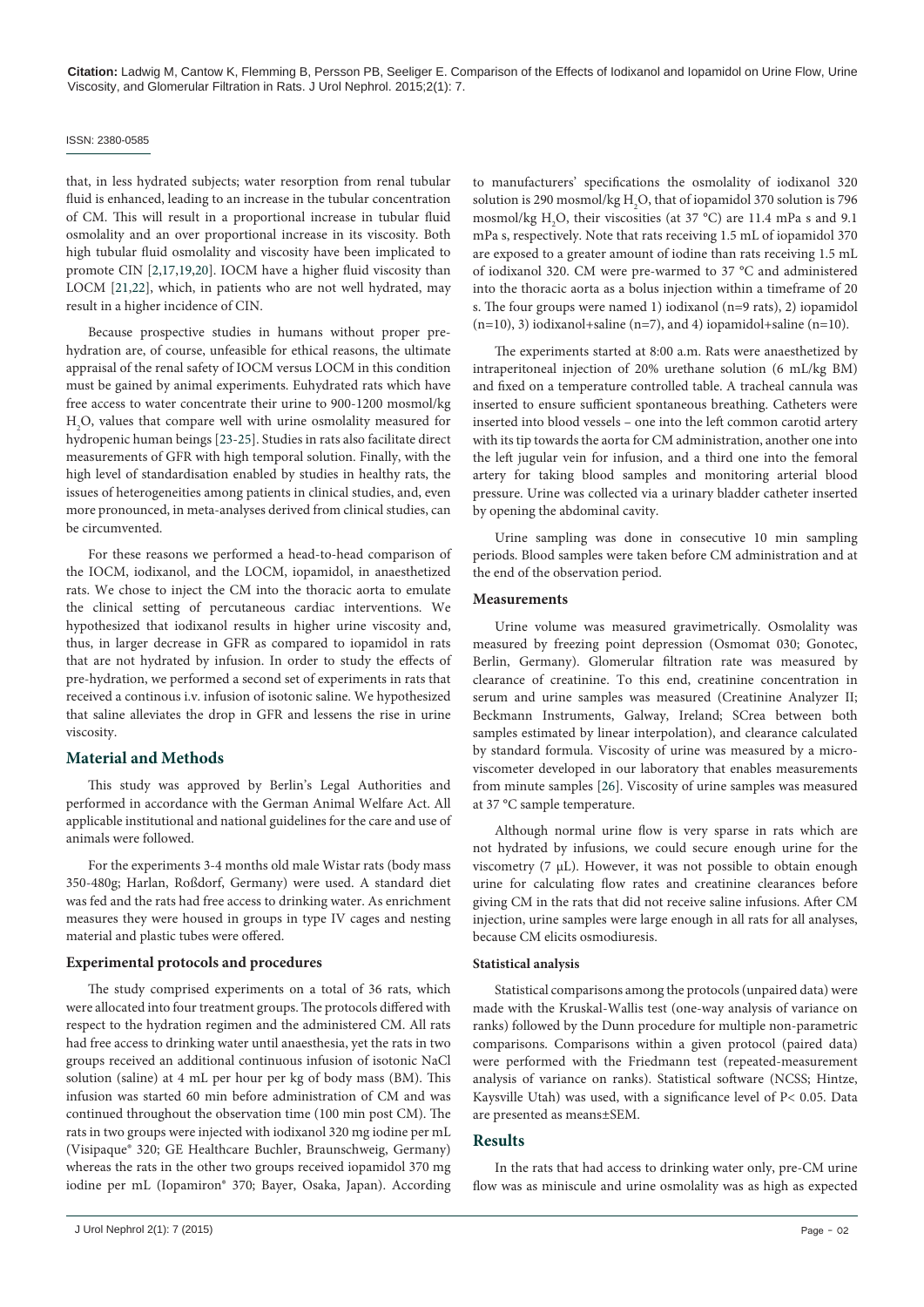#### ISSN: 2380-0585

(1016±94 mosmol/kg  $\rm H_2O$ ; it did not differ significantly between the iopamidol and the iodixanol group). CM administration immediately increased urine flow rate, and this effect persisted throughout the 100 min observation period [\(Figure 1A](#page-2-0)). The diuretic effect of iopamidol was significantly stronger than that of iodixanol: the cumulative urine volume for the 100 min post CM administration was 2.24±0.08 mL in the iopamidol group and 1.35±0.10 mL in the iodixanol group ([Figure 1C](#page-2-0)).

As saline had been infused for 60 min in the iopamidol+saline and iodixanol+saline groups, pre-CM urine flow rate was higher

<span id="page-2-0"></span>

**Figure 1:** Urine flow rates (mean±SEM) before (Con) and following CM bolus injection into the thoracic aorta (i.a.). (A) Results of rats that had access to drinking water only, (B) results of rats that additionally received saline infusion (4 mL/h per kg BM) initiated 60 min before CM, (C) cumulative urine volumes for the 100 min following CM for all four groups. Note that urine flow pre-CM in rats not pre-hydrated by saline was too sparse to obtain flow rates. In all sample periods after CM, urine flow was higher than during the respective control period. Significant differences between iodixanol and iopamidol are depicted by  $*$ , those between the hydration states by + (p < 0.05).

([Figure 1B\)](#page-2-0) and pre-CM urine osmolality was significantly lower  $(551\pm87 \text{ mosh}/\text{kg H}_2O; \text{ no significant difference between the}$ iopamidol+saline and the iodixanol+saline group) than in the iopamidol and iodixanol groups. The continued saline infusion also increased the diuresis following administration of both CM [\(Figure](#page-2-0) [1B](#page-2-0)), yet the cumulative urine volume for the 100 min post-CM period was still significantly smaller for the iodixanol+saline group (1.59±0.04 mL) than that of the iopamidol+saline (3.00±0.35 mL) and even smaller than that of the iopamidol group [\(Figure 1C\)](#page-2-0).

Pre-CM urine viscosity values did not differ between the iopamidol group and the iodixanol group [\(Figure 2A\)](#page-3-0). Both iodixanol and iopamidol resulted in significant increases in urine viscosity, yet values were much higher in the iodixanol (peak value  $32.2 \pm 7.1$  mm<sup>2</sup>/s) than in the iopamidol group (peak value  $2.2 \pm 0.3$  mm<sup>2</sup>/s). Infusion of isotonic saline for 60 min did not alter pre-CM values of urine viscosity [\(Figure 2B\)](#page-3-0). The continued saline infusion significantly decreased urine viscosities following iodixanol (iodixanol+saline group peak value  $16.2 \pm 2.6$  mm<sup>2</sup>/s), whereas it did not significantly reduce the already much lower urine viscosity following iopamidol (iopamidol+saline group peak value  $1.8 \pm 0.1$  mm<sup>2</sup>/s).

Glomerular filtration rate as measured by creatinine clearance decreased markedly following iodixanol (lowest value 5.3±0.9 mL/ 10 min); it became restored towards control level beginning 40 min post iodixanol [\(Figure 3A\)](#page-3-1). Following iopamidol, GFR did not drop significantly (lowest value 11.7±1.7 mL/ 10 min). Please note that the large increase in creatinine clearance in the first 10 min sampling period after CM bolus does not represent an increase in GFR but relies on the well-known dead space effect: Due to CM induced massive diuresis, tubular fluid of very high creatinine concentration is flushed out of the urinary tract [\[26](#page-5-10)[,27\]](#page-5-11). Saline infusion did not prevent the iodixanol-induced decrease in GFR completely (iodixanol+saline group lowest value 7.4±1.2 mL/ 10 min) but the drop was shortlasting: GFR was restored towards control values beginning about 20 min post-CM already.

#### **Discussion**

The present head-to-head comparison indicates that intra-arterial injection of iodixanol, but not iopamidol, leads to a vast increase in the renal tubular fluid viscosity [\(Figure 2\)](#page-3-0) and to a substantial transient decrease in GFR ([Figure 3](#page-3-1)) in healthy rats. Ample hydration with saline mitigates the increase in urine viscosity and diminishes the duration of GFR decline observed after iodixanol exposure. The results of this study supplement the literature on pathophysiological mechanisms causative for CIN and provide a lucid explanation for the beneficial effect of hydration.

In recent years it became possible, largely thanks to pre-clinical studies, to form a rather comprehensive view on the pathophysiology behind CIN [\[2,](#page-4-2)[28](#page-5-12)-[31](#page-5-13)]. CIN comes about by concerted action of cytotoxic effects of CM, auto-and paracrine factors which impinge on (intra) renal blood supply and oxygenation, and alterations of rheological properties that affect tubular fluid flow and renal haemodynamics. Yet the contributions of the individual factors vary with the physicochemical properties of the CM and the hydration status.

Medullary hypoxia is a key element in CIN pathophysiology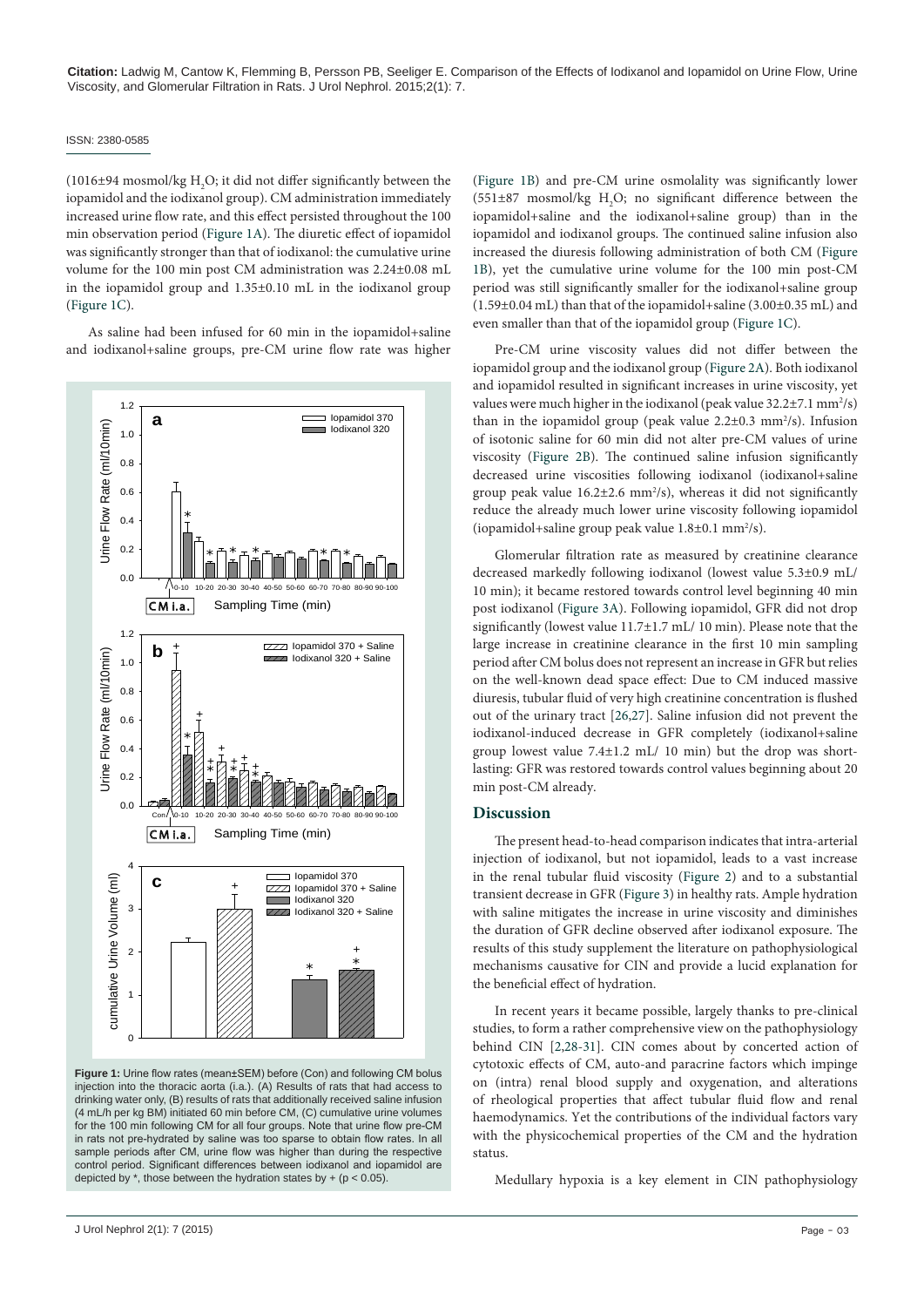<span id="page-3-0"></span>ISSN: 2380-0585



**Figure 2:** Viscosity of urine samples before and following CM administration (A) of rats that had access to drinking water only, (B) of rats that additionally received saline infusion. For groups and statistics see Legend to Fig. 1. In all urine samples after CM, viscosity was significantly higher than in the respective control sample.

[[2,](#page-4-2)[20,](#page-5-5)[28](#page-5-12)[,29](#page-5-14)[,32-](#page-5-16)[35\]](#page-5-18). Hypoxia is part of a vicious circle that entails cellular damage, oxidative stress and vasoconstriction [[2](#page-4-2)[,28,](#page-5-12)[29](#page-5-14)]. All presently used CM share cytotoxic effects that affect vascular endothelial and tubular epithelial cells [\[2](#page-4-2),[36](#page-5-19)[,37\]](#page-5-20), which can lower the bioavailability of vasodilatory nitric oxide [[36](#page-5-19)[,37](#page-5-20)]. Pre-glomerular vasoconstriction is one reason behind CM-induced reduction in GFR [[38](#page-5-21)], such as observed here upon iodixanol injection [\(Figure 3](#page-3-1)) [[29](#page-5-14)]. Vasoconstriction of post-glomerular vessels including the descending vasa recta (DVR) will result in medullary hypoxia, and, thus, promote the vicious circle [\[29,](#page-5-14)[39](#page-5-22)].

That the viscosity of CM plays a role in CIN pathophysiology has been suggested in the 1990ies already [\[19](#page-5-4)]. The viscosities of all CM are markedly higher than those of blood plasma [\[21](#page-5-6)[,22\]](#page-5-7). In the renal tubules, CM becomes enriched, as water is reabsorbed but CM is not. Because the relationship between concentration and viscosity is exponential, tubular fluid viscosity increases exponentially along the passage through the tubules. As recently reviewed [\[29\]](#page-5-14), this has a number of deleterious effects. First, increased tubular fluid viscosity hinders glomerular filtration, as corroborated here: the massive increase in urine viscosity upon iodixanol is accompanied by a marked decrease in GFR [\(Figures 2A](#page-3-0) and [3A](#page-3-1)). Second, the higher the tubular fluid viscosity the slower the CM is excreted [\(Figure 1A](#page-2-0)). This prolongs the contact time of cytotoxic CM with the tubular epithelial cells thereby aggravating the cell damage and the ensuing vasoconstrictive effects [\[22](#page-5-7)[,29\]](#page-5-14). Third, viscosity-induced increase in tubular pressure compresses intrarenal vessels such as the DVR, thereby reducing medullary blood perfusion [[20](#page-5-5)[,29,](#page-5-14)[40\]](#page-5-15). Finally, as blood flows through the hypertonic environment of the medulla, plasma water leaves the vessels towards the interstitium. This will enrich CM within the DVR, thus increasing blood viscosity, thereby further compromising medullary perfusion [[20](#page-5-5)[,29](#page-5-14)].

The large difference observed between urine viscosities following iodixanol versus iopamidol [\(Figure 2A](#page-3-0)) cannot be explained by the difference of viscosities of the iodixanol 320 versus the iopamidol 370 solution alone ( $\sim$ 10 versus  $\sim$ 7 mm<sup>2</sup>/s). Here, the difference in CM osmolalities plays a major role (290 versus 796 mosmol/kg  $H_2O$ ) [[29](#page-5-14)[,32](#page-5-16)[,41\]](#page-5-17). Non-reabsorbable CM diminish the osmotic gradient that drives tubular water resorption, thereby inducing osmodiuresis. The osmodiuretic effect of iopamidol is much stronger than that of iodixanol ([Figure 1\)](#page-2-0). By virtue of its higher osmolality, iopamidol is less enriched inside the tubules than iodixanol. Due to the exponential concentration-viscosity relationship, this results in a very modest increase in urine viscosity following iopamidol, but a vast increase in urine viscosity and, thus, a marked decrease in GFR following

<span id="page-3-1"></span>

**Figure 3: Creatinine clearance.**

Creatinine clearances before and following CM (A) of rats that had access to drinking water only, (B) of rats that additionally received saline infusion. For groups and statistics see Legend to Fig. 1. Control values of creatinine clearance could only be obtained for rats receiving saline infusion (B); the mean value of these measurements is also depicted as Control in (A). Please note that the very high creatinine clearance values for the first sampling period following CM (0-10 min, depicted as grey shadows) do not represent actual increases in glomerular filtration rate, but rely on the dead-space effect (see Results).

### **Ackn**

We the assist This s

guidel

Germa (Charit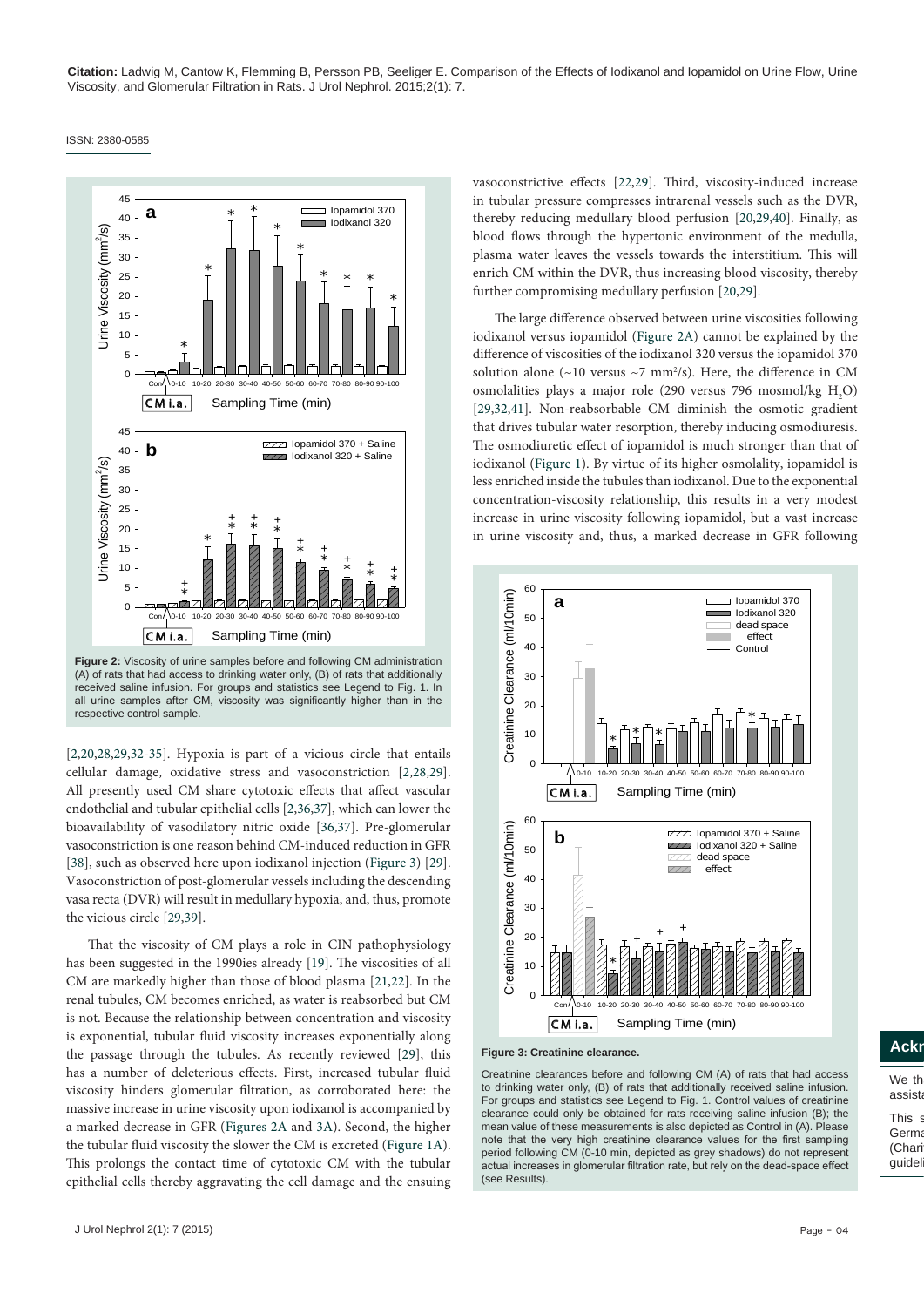#### ISSN: 2380-0585

iodixanol ([Figures 2A](#page-3-0) and [3A](#page-3-1)). Thus, the modest osmolality of the LOCM, iopamidol, conveys a beneficial effect, at least in subjects that are not well hydrated.

The present results are in accord with previous comparisons between IOCM and various LOCM. As recently reviewed [[29\]](#page-5-14), these studies used several direct and indirect markers of kidney injury and consistently found that LOCM have a better renal safety profile than IOCM. Thus, urine viscosity was found higher in rats and dogs following IOCM than LOCM [[19,](#page-5-4)[20](#page-5-5)[,26](#page-5-10)[,42\]](#page-5-23); this was also corroborated in a small series of well hydrated patients [[20](#page-5-5)]. Studies in rats and minipigs showed that the higher urine viscosity leads to a longer renal retention of IOCM than LOCM [[32](#page-5-16)[,35,](#page-5-18)[41,](#page-5-17)[43](#page-5-24)], which is accompanied by higher levels of injury markers [[32,](#page-5-16)[41](#page-5-17)]. Also, intrarenal oxygenation was much more compromised following IOCM than LOCM as monitored by invasive probes and blood oxygenation leveldependent (BOLD) magnetic resonance [[20](#page-5-5)[,32,](#page-5-16)[33,](#page-5-25)[35](#page-5-18)].

Besides using the lowest CM dose possible, ample hydration (volume expansion) is the only unequivocally recommended measure for CIN prevention of today's guidelines [\[1,](#page-4-0)[6](#page-4-4)[-8](#page-4-6)]. The results of the present study provide a lucid explanation as regards the mechanism by which hydration (volume expansion) exerts its protective effect. The less a subject is hydrated the more activated are the mechanisms of volume preservation that govern tubular fluid resorption [\[44,](#page-5-26)[45](#page-5-27)]. Thus, the degree to which CM are enriched en route through the tubules depends on the subject's hydration (volume status). With the volume expansion by saline, urine flow is increased [\(Figure 1\)](#page-2-0) and, thus, the CM in the tubular fluid become less concentrated. Due to the exponential concentration-viscosity relation, this dilution results in a major decrease in urine viscosity following iodixanol [\(Figure 2](#page-3-0)). Consequently, the decline in GFR following iodixanol is alleviated ([Figure 3](#page-3-1)).

A recent study in patients with congestive heart failure addressed legitimate concerns about excessive saline infusion [46]. Hence, left ventricular end-diastolic pressure was measured and the infusion rate adjusted accordingly. The higher the infusion rates were the lower the incidence of CIN was [[46](#page-5-28)]. Another novel technique that significantly reduces the incidence of CIN combines forced diuresis with controlled hydration: Using a servocontrol device ("RenalGuard"), the rate of saline infusion is adjusted to match the urine output, thus providing volume expansion in the face of furosemide-forced diuresis [\[47,](#page-5-29)[48\]](#page-5-30).

Our study has limitations. The euhydrated rat concentrates its urine to an extent which, in humans, is indicative of a hydropenic state (> 900 mosmol/kg  $H_2O$ ), however, the activity of mechanisms that control tubular fluid resorption will be higher in hydropenic humans. Yet, the euhydrated rat is probably the best available model for a situation that is not uncommon in daily clinical practice but ethically inadmissible to study in prospective clinical trials. By injecting CM into the thoracic aorta, we emulate percutaneous cardiac interventions. The CM dose used is in the lower range of the doses patients undergoing such interventions usually receive [49-52], as compared on a per body surface area basis as required for dose-dependent adverse effects between species by regulatory bodies [50]. However, during cardiac interventions the CM is usually given by consecutive smaller injections. In the present study, the whole amount of CM was given as a single bolus so that the first pass

Taken together, the present study indicates that the choice of CM and ample hydration are important elements in the prevention of CIN. In clinical practice, as opposed to virtually all prospective trials on CIN including one head-to-head comparison between iopamidol and iodixanol [[54\]](#page-6-1), not every patient is sufficiently hydrated. Our study in the euhydrated rat model revealed that iopamidol, by virtue of its lower viscosity and moderately higher osmolality, has a better renal safety profile than iodixanol in this potentially harmful condition. Furthermore, the present results provide a mechanistic explanation for the renoprotective effect of hydration (volume expansion): Even a minor decrease in tubular water resorption resulting from hydration greatly decreases tubular fluid viscosity.

#### **References**

- <span id="page-4-0"></span>1. [Ohno I, Hayashi H, Aonuma K, Horio M, Kashihara N, et al. \(2013\) Guidelines](http://www.ncbi.nlm.nih.gov/pubmed/23884513)  [on the use of iodinated contrast media in patients with kidney disease 2012:](http://www.ncbi.nlm.nih.gov/pubmed/23884513)  [digest version. JSN, JRS, and JCS Joint Working Group. Jpn J Radiol 31:](http://www.ncbi.nlm.nih.gov/pubmed/23884513)  [546-584.](http://www.ncbi.nlm.nih.gov/pubmed/23884513)
- <span id="page-4-2"></span>2. [Seeliger E, Sendeski M, Rihal CS, Persson PB \(2012\) Contrast-induced](http://www.ncbi.nlm.nih.gov/pubmed/22267241)  [kidney injury: mechanisms, risk factors, and prevention. Eur Heart J 33: 2007-](http://www.ncbi.nlm.nih.gov/pubmed/22267241) [2015.](http://www.ncbi.nlm.nih.gov/pubmed/22267241)
- 3. [Solomon R, Dauerman HL \(2010\) Contrast-induced acute kidney injury.](http://www.ncbi.nlm.nih.gov/pubmed/21135373)  [Circulation 122: 2451-2455.](http://www.ncbi.nlm.nih.gov/pubmed/21135373)
- <span id="page-4-1"></span>4. [James MT, Samuel SM, Manning MA, Tonelli M, Ghali WA, et al. \(2013\)](http://www.ncbi.nlm.nih.gov/pubmed/23322741)  [Contrast-induced acute kidney injury and risk of adverse clinical outcomes](http://www.ncbi.nlm.nih.gov/pubmed/23322741)  [after coronary angiography: a systematic review and meta-analysis. Circ](http://www.ncbi.nlm.nih.gov/pubmed/23322741)  [Cardiovasc Interv 6: 37-43.](http://www.ncbi.nlm.nih.gov/pubmed/23322741)
- <span id="page-4-3"></span>5. [Calvin AD, Misra S, Pflueger A \(2010\) Contrast-induced acute kidney injury](http://www.ncbi.nlm.nih.gov/pubmed/20877303)  [and diabetic nephropathy. Nat Rev Nephrol 6: 679-688.](http://www.ncbi.nlm.nih.gov/pubmed/20877303)
- <span id="page-4-4"></span>6. [Stacul F, van der Molen AJ, Reimer P, Webb JA, Thomsen HS, et al. \(2011\)](http://www.ncbi.nlm.nih.gov/pubmed/21866433)  [Contrast induced nephropathy: updated ESUR Contrast Media Safety](http://www.ncbi.nlm.nih.gov/pubmed/21866433)  [Committee guidelines. Eur Radiol 21: 2527-2541.](http://www.ncbi.nlm.nih.gov/pubmed/21866433)
- <span id="page-4-5"></span>7. [American College of Radiology \(2013\) ACR Manual on Contrast Media](http://www.acr.org/Quality-Safety/Resources/Contrast-Manual)  [Version 9.](http://www.acr.org/Quality-Safety/Resources/Contrast-Manual)
- <span id="page-4-6"></span>8. [Owen RJ, Hiremath S, Myers A, Fraser-Hill M, Barrett BJ \(2014\) Canadian](http://www.ncbi.nlm.nih.gov/pubmed/24559602)  [Association of Radiologists consensus guidelines for the prevention of](http://www.ncbi.nlm.nih.gov/pubmed/24559602)  [contrast-induced nephropathy: update 2012. Can Assoc Radiol J 65: 96-105.](http://www.ncbi.nlm.nih.gov/pubmed/24559602)
- <span id="page-4-7"></span>9. [Reed M, Meier P, Tamhane UU, Welch KB, Moscucci M, et al. \(2009\) The](http://www.ncbi.nlm.nih.gov/pubmed/19628188)  [relative renal safety of iodixanol compared with low-osmolar contrast media:](http://www.ncbi.nlm.nih.gov/pubmed/19628188)  [a meta-analysis of randomized controlled trials. JACC Cardiovasc Interv 2:](http://www.ncbi.nlm.nih.gov/pubmed/19628188)  [645-654.](http://www.ncbi.nlm.nih.gov/pubmed/19628188)
- 10. [Biondi-Zoccai G, Lotrionte M, Thomsen HS, Romagnoli E, D'Ascenzo F, et](http://www.ncbi.nlm.nih.gov/pubmed/24502883)  [al. \(2014\) Nephropathy after administration of iso-osmolar and low-osmolar](http://www.ncbi.nlm.nih.gov/pubmed/24502883)  [contrast media: evidence from a network meta-analysis. Int J Cardiol 172:](http://www.ncbi.nlm.nih.gov/pubmed/24502883)  [375-380.](http://www.ncbi.nlm.nih.gov/pubmed/24502883)
- <span id="page-4-9"></span>11. [Heinrich MC, Haberle L, Muller V, Bautz W, Uder M \(2009\) Nephrotoxicity of](http://www.ncbi.nlm.nih.gov/pubmed/19092091)  [iso-osmolar iodixanol compared with nonionic low-osmolar contrast media:](http://www.ncbi.nlm.nih.gov/pubmed/19092091)  [meta-analysis of randomized controlled trials. Radiology 250: 68-86.](http://www.ncbi.nlm.nih.gov/pubmed/19092091)
- <span id="page-4-8"></span>12. [From AM, Al Badarin FJ, McDonald FS, Bartholmai BJ, Cha SS, et al. \(2010\)](http://www.ncbi.nlm.nih.gov/pubmed/20647563)  [Iodixanol versus low-osmolar contrast media for prevention of contrast](http://www.ncbi.nlm.nih.gov/pubmed/20647563)  [induced nephropathy: meta-analysis of randomized, controlled trials. Circ](http://www.ncbi.nlm.nih.gov/pubmed/20647563)  [Cardiovasc Interv 3: 351-358.](http://www.ncbi.nlm.nih.gov/pubmed/20647563)
- <span id="page-4-10"></span>13. [McCullough PA, Shaw AD, Haase M, Bouchard J, Waikar SS, et al. \(2013\)](http://www.ncbi.nlm.nih.gov/pubmed/23689653)  [Diagnosis of acute kidney injury using functional and injury biomarkers:](http://www.ncbi.nlm.nih.gov/pubmed/23689653)  [workgroup statements from the tenth Acute Dialysis Quality Initiative](http://www.ncbi.nlm.nih.gov/pubmed/23689653)  [Consensus Conference. Contrib Nephrol 182: 13-29.](http://www.ncbi.nlm.nih.gov/pubmed/23689653)
- <span id="page-4-11"></span>14. [Russo D, Minutolo R, Cianciaruso B, Memoli B, Conte G, et al. \(1995\) Early](http://www.ncbi.nlm.nih.gov/pubmed/8589322)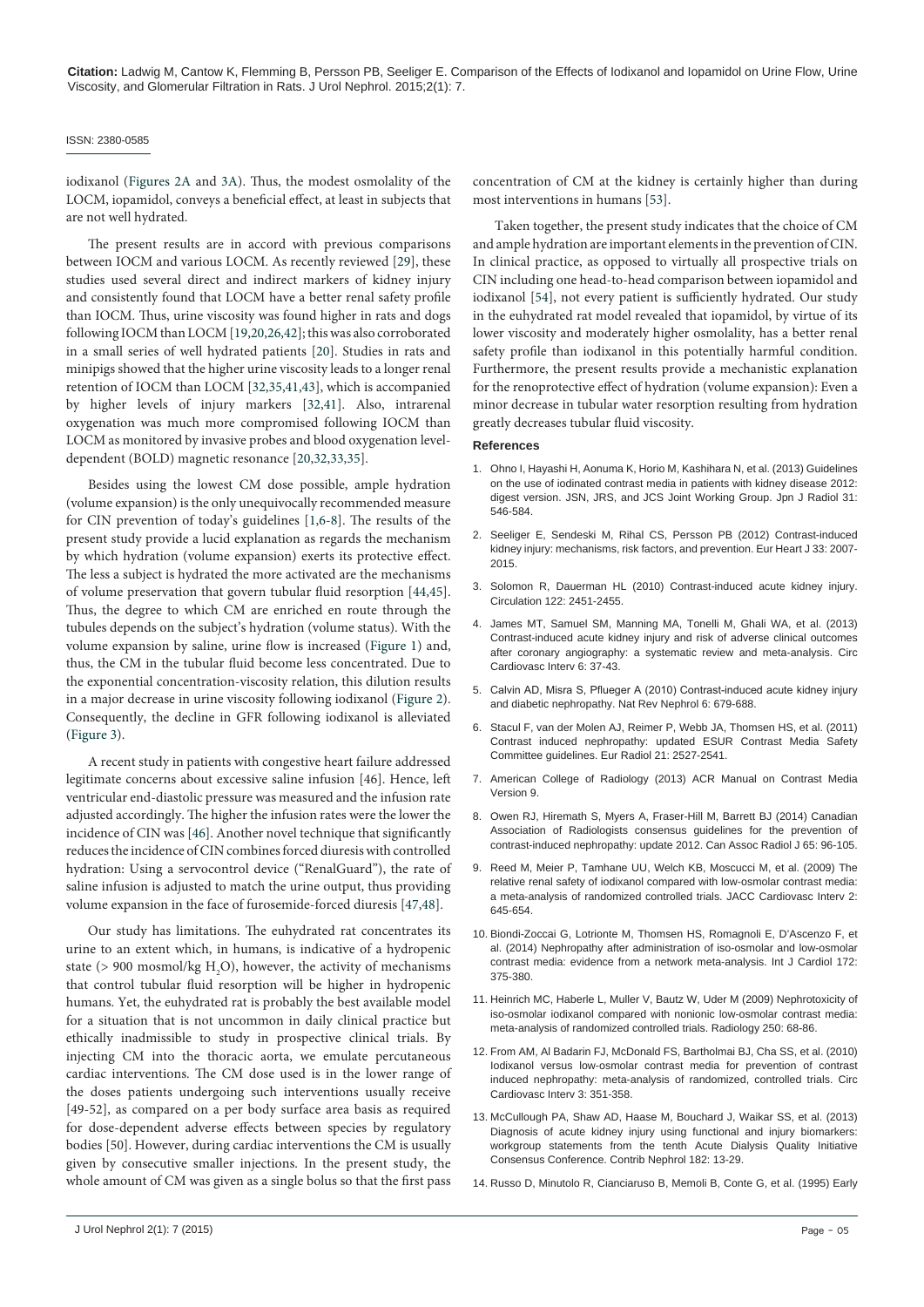#### ISSN: 2380-0585

[effects of contrast media on renal hemodynamics and tubular function in](http://www.ncbi.nlm.nih.gov/pubmed/8589322)  [chronic renal failure. J Am Soc Nephrol 6: 1451-1458.](http://www.ncbi.nlm.nih.gov/pubmed/8589322)

- <span id="page-5-0"></span>15. [Weisbord SD, Mor MK, Resnick AL, Hartwig KC, Sonel AF, et al. \(2008\)](http://www.ncbi.nlm.nih.gov/pubmed/18574090)  [Prevention, incidence, and outcomes of contrast-induced acute kidney injury.](http://www.ncbi.nlm.nih.gov/pubmed/18574090)  [Arch Intern Med 168: 1325-1332.](http://www.ncbi.nlm.nih.gov/pubmed/18574090)
- <span id="page-5-1"></span>16. [Fischereder M \(2008\) Use of intravenous sodium bicarbonate might increase](http://www.ncbi.nlm.nih.gov/pubmed/18414460)  [the risk of contrast nephropathy. Nat Clin Pract Nephrol 4: 296-297.](http://www.ncbi.nlm.nih.gov/pubmed/18414460)
- <span id="page-5-2"></span>17. [Liss P, Persson PB, Hansell P, Lagerqvist B \(2006\) Renal failure in 57 925](http://www.ncbi.nlm.nih.gov/pubmed/17003814)  [patients undergoing coronary procedures using iso-osmolar or low-osmolar](http://www.ncbi.nlm.nih.gov/pubmed/17003814)  [contrast media. Kidney Int 70: 1811-1817.](http://www.ncbi.nlm.nih.gov/pubmed/17003814)
- <span id="page-5-3"></span>18. [Reed MC, Moscucci M, Smith DE, Share D, LaLonde T, et al. \(2010\) The](http://www.ncbi.nlm.nih.gov/pubmed/20944185)  [relative renal safety of iodixanol and low-osmolar contrast media in patients](http://www.ncbi.nlm.nih.gov/pubmed/20944185)  [undergoing percutaneous coronary intervention. Insights from Blue Cross](http://www.ncbi.nlm.nih.gov/pubmed/20944185)  [Blue Shield of Michigan Cardiovascular Consortium \(BMC2\). J Invasive](http://www.ncbi.nlm.nih.gov/pubmed/20944185)  [Cardiol 22: 467-472.](http://www.ncbi.nlm.nih.gov/pubmed/20944185)
- <span id="page-5-4"></span>19. [Ueda J, Nygren A, Sjoquist M, Jacobsson E, Ulfendahl HR, et al. \(1998\)](http://www.ncbi.nlm.nih.gov/pubmed/9498878)  [Iodine concentrations in the rat kidney measured by X-ray microanalysis.](http://www.ncbi.nlm.nih.gov/pubmed/9498878)  [Comparison of concentrations and viscosities in the proximal tubules and](http://www.ncbi.nlm.nih.gov/pubmed/9498878)  [renal pelvis after intravenous injections of contrast media. Acta Radiol 39:](http://www.ncbi.nlm.nih.gov/pubmed/9498878)  [90-95.](http://www.ncbi.nlm.nih.gov/pubmed/9498878)
- <span id="page-5-5"></span>20. [Seeliger E, Flemming B, Wronski T, Ladwig M, Arakelyan K, et al. \(2007\)](http://www.ncbi.nlm.nih.gov/pubmed/17942967)  [Viscosity of contrast media perturbs renal hemodynamics. J Am Soc Nephrol](http://www.ncbi.nlm.nih.gov/pubmed/17942967)  [18: 2912-2920.](http://www.ncbi.nlm.nih.gov/pubmed/17942967)
- <span id="page-5-6"></span>21. [Pannu N, Wiebe N, Tonelli M, Alberta](http://www.ncbi.nlm.nih.gov/pubmed/16788132) Kidney Disease Network (2006) [Prophylaxis strategies for contrast-induced nephropathy. JAMA 295: 2765-](http://www.ncbi.nlm.nih.gov/pubmed/16788132) [2779.](http://www.ncbi.nlm.nih.gov/pubmed/16788132)
- <span id="page-5-7"></span>22. [Jost G, Lengsfeld P, Lenhard DC, Pietsch H, Hutter J, et al. \(2011\) Viscosity](http://www.ncbi.nlm.nih.gov/pubmed/21376497)  [of iodinated contrast agents during renal excretion. Eur J Radiol 80: 373-377.](http://www.ncbi.nlm.nih.gov/pubmed/21376497)
- <span id="page-5-8"></span>23. [Bozinovic F, Gallardo P \(2006\) The water economy of South American desert](http://www.ncbi.nlm.nih.gov/pubmed/16198637)  [rodents: from integrative to molecular physiological ecology. Comp Biochem](http://www.ncbi.nlm.nih.gov/pubmed/16198637)  [Physiol C Toxicol Pharmacol 142: 163-172.](http://www.ncbi.nlm.nih.gov/pubmed/16198637)
- 24. [Rapoport S, Brodsky WA, West CD \(1949\) Excretion of solutes and osmotic](http://www.ncbi.nlm.nih.gov/pubmed/18151741)  [work of the resting kidney of hydropenic men. Am J Physiol 157: 357-362.](http://www.ncbi.nlm.nih.gov/pubmed/18151741)
- <span id="page-5-9"></span>25. [Manz F, Wentz A \(2003\) 24-h hydration status: parameters, epidemiology](http://www.ncbi.nlm.nih.gov/pubmed/14681708)  [and recommendations. Eur J Clin Nutr 57 Suppl 2: S10-S18.](http://www.ncbi.nlm.nih.gov/pubmed/14681708)
- <span id="page-5-10"></span>26. [Seeliger E, Becker K, Ladwig M, Wronski T, Persson PB, et al. \(2010\) Up to](http://www.ncbi.nlm.nih.gov/pubmed/20529990)  [50-fold increase in urine viscosity with iso-osmolar contrast media in the rat.](http://www.ncbi.nlm.nih.gov/pubmed/20529990)  [Radiology 256: 406-414.](http://www.ncbi.nlm.nih.gov/pubmed/20529990)
- <span id="page-5-11"></span>27. [Badzynska B, Sadowski J, Dobrowolski L \(1990\) Atrial peptide natriuresis](http://www.ncbi.nlm.nih.gov/pubmed/2145427)  [in the rat without genuine rise in filtration rate or wash-out of medullary](http://www.ncbi.nlm.nih.gov/pubmed/2145427)  [electrolytes. J Physiol 427: 421-434.](http://www.ncbi.nlm.nih.gov/pubmed/2145427)
- <span id="page-5-12"></span>28. [Heyman SN, Rosen S, Khamaisi M, Idee JM, Rosenberger C \(2010\) Reactive](http://www.ncbi.nlm.nih.gov/pubmed/20195159)  [oxygen species and the pathogenesis of radiocontrast-induced nephropathy.](http://www.ncbi.nlm.nih.gov/pubmed/20195159)  [Invest Radiol 45: 188-195.](http://www.ncbi.nlm.nih.gov/pubmed/20195159)
- <span id="page-5-14"></span>29. [Seeliger E, Lenhard DC, Persson PB \(2014\) Contrast media viscosity versus](http://www.ncbi.nlm.nih.gov/pubmed/24707482)  [osmolality in kidney injury: lessons from animal studies. Biomed Res Int 2014:](http://www.ncbi.nlm.nih.gov/pubmed/24707482)  [358136.](http://www.ncbi.nlm.nih.gov/pubmed/24707482)
- 30. [Bucher AM, De Cecco CN, Schoepf UJ, Meinel FG, Krazinski AW, et al.](http://www.ncbi.nlm.nih.gov/pubmed/24800254)  [\(2014\) Is contrast medium osmolality a causal factor for contrast-induced](http://www.ncbi.nlm.nih.gov/pubmed/24800254)  [nephropathy? Biomed Res Int 2014: 931413.](http://www.ncbi.nlm.nih.gov/pubmed/24800254)
- <span id="page-5-13"></span>31. [Aurelio A, Durante A \(2014\) Contrast-induced nephropathy in percutaneous](http://www.ncbi.nlm.nih.gov/pubmed/24557146)  [coronary interventions: pathogenesis, risk factors, outcome, prevention and](http://www.ncbi.nlm.nih.gov/pubmed/24557146)  [treatment. Cardiology 128: 62-72.](http://www.ncbi.nlm.nih.gov/pubmed/24557146)
- <span id="page-5-16"></span>32. [Lenhard DC, Frisk AL, Lengsfeld P, Pietsch H, Jost G \(2013\) The effect of](http://www.ncbi.nlm.nih.gov/pubmed/23262792)  [iodinated contrast agent properties on renal kinetics and oxygenation. Invest](http://www.ncbi.nlm.nih.gov/pubmed/23262792)  [Radiol 48: 175-182.](http://www.ncbi.nlm.nih.gov/pubmed/23262792)
- <span id="page-5-25"></span>33. [Li LP, Franklin T, Du H, Papadopoulou-Rosenzweig M, Carbray J, et al.](http://www.ncbi.nlm.nih.gov/pubmed/22826125)  [\(2012\) Intrarenal oxygenation by blood oxygenation level-dependent MRI in](http://www.ncbi.nlm.nih.gov/pubmed/22826125)  [contrast nephropathy model: effect of the viscosity and dose. J Magn Reson](http://www.ncbi.nlm.nih.gov/pubmed/22826125)  [Imaging 36: 1162-1167.](http://www.ncbi.nlm.nih.gov/pubmed/22826125)
- 34. [Sekiguchi H, Ajiro Y, Uchida Y, Ishida I, Otsuki H, et al. \(2013\) Oxygen pre](http://www.ncbi.nlm.nih.gov/pubmed/23643590)[conditioning prevents contrast-induced nephropathy \(OPtion CIN Study\). J](http://www.ncbi.nlm.nih.gov/pubmed/23643590)  [Am Coll Cardiol 62: 162-163.](http://www.ncbi.nlm.nih.gov/pubmed/23643590)
- <span id="page-5-18"></span>35. [Wang YC, Tang A, Chang D, Zhang SJ, Ju S \(2014\) Significant perturbation](http://www.ncbi.nlm.nih.gov/pubmed/24879299)  [in renal functional magnetic resonance imaging parameters and contrast](http://www.ncbi.nlm.nih.gov/pubmed/24879299)  [retention for iodixanol compared with iopromide: an experimental study](http://www.ncbi.nlm.nih.gov/pubmed/24879299)  [using blood-oxygen-level-dependent/diffusion-weighted magnetic resonance](http://www.ncbi.nlm.nih.gov/pubmed/24879299)  [imaging and computed tomography in rats. Invest Radiol 49: 699-706.](http://www.ncbi.nlm.nih.gov/pubmed/24879299)
- <span id="page-5-19"></span>36. [Sendeski MM, Bondke PA, Liu ZZ, Busch JF, Weikert S, et al. \(2012\) Iodinated](http://www.ncbi.nlm.nih.gov/pubmed/23077094)  [contrast media cause endothelial damage leading to vasoconstriction of](http://www.ncbi.nlm.nih.gov/pubmed/23077094)  [human and rat vasa recta. Am J Physiol Renal Physiol 303: F1592-F1598.](http://www.ncbi.nlm.nih.gov/pubmed/23077094)
- <span id="page-5-20"></span>37. [Liu ZZ, Schmerbach K, Lu Y, Perlewitz A, Nikitina T, et al. \(2014\) Iodinated](http://www.ncbi.nlm.nih.gov/pubmed/24431205)  [contrast media cause direct tubular cell damage, leading to oxidative stress,](http://www.ncbi.nlm.nih.gov/pubmed/24431205)  [low nitric oxide, and impairment of tubuloglomerular feedback. Am J Physiol](http://www.ncbi.nlm.nih.gov/pubmed/24431205)  [Renal Physiol 306: F864-F872.](http://www.ncbi.nlm.nih.gov/pubmed/24431205)
- <span id="page-5-21"></span>38. [Liu ZZ, Viegas VU, Perlewitz A, Lai EY, Persson PB, et al. \(2012\) Iodinated](http://www.ncbi.nlm.nih.gov/pubmed/23023964)  [contrast media differentially affect afferent and efferent arteriolar tone and](http://www.ncbi.nlm.nih.gov/pubmed/23023964)  [reactivity in mice: a possible explanation for reduced glomerular filtration rate.](http://www.ncbi.nlm.nih.gov/pubmed/23023964)  [Radiology 265: 762-771.](http://www.ncbi.nlm.nih.gov/pubmed/23023964)
- <span id="page-5-22"></span>39. [Sendeski M, Patzak A, Pallone TL, Cao C, Persson AE, et al. \(2009\)](http://www.ncbi.nlm.nih.gov/pubmed/19366904)  [Iodixanol, constriction of medullary descending vasa recta, and risk for](http://www.ncbi.nlm.nih.gov/pubmed/19366904)  [contrast medium-induced nephropathy. Radiology 251: 697-704.](http://www.ncbi.nlm.nih.gov/pubmed/19366904)
- <span id="page-5-15"></span>40. [Arakelyan K, Cantow K, Hentschel J, Flemming B, Pohlmann A, et al.](http://www.ncbi.nlm.nih.gov/pubmed/23480578)  (2013) Early effects of an x-ray contrast medium on renal  $T(2)$ <sup>'</sup>/ $T(2)$  MRI as [compared to short-term hyperoxia, hypoxia and aortic occlusion in rats. Acta](http://www.ncbi.nlm.nih.gov/pubmed/23480578)  [Physiol \(Oxf\) 208: 202-213.](http://www.ncbi.nlm.nih.gov/pubmed/23480578)
- <span id="page-5-17"></span>41. [Lenhard DC, Pietsch H, Sieber MA, Ernst R, Lengsfeld P, et al. \(2012\) The](http://www.ncbi.nlm.nih.gov/pubmed/22864374)  [osmolality of nonionic, iodinated contrast agents as an important factor for](http://www.ncbi.nlm.nih.gov/pubmed/22864374)  [renal safety. Invest Radiol 47: 503-510.](http://www.ncbi.nlm.nih.gov/pubmed/22864374)
- <span id="page-5-23"></span>42. [Lancelot E, Idee JM, Lacledere C, Santus R, Corot C \(2002\) Effects of two](http://www.ncbi.nlm.nih.gov/pubmed/12068157)  [dimeric iodinated contrast media on renal medullary blood perfusion and](http://www.ncbi.nlm.nih.gov/pubmed/12068157)  [oxygenation in dogs. Invest Radiol 37: 368-375.](http://www.ncbi.nlm.nih.gov/pubmed/12068157)
- <span id="page-5-24"></span>43. [Jost G, Pietsch H, Lengsfeld P, Hutter J, Sieber MA \(2010\) The impact of the](http://www.ncbi.nlm.nih.gov/pubmed/20375847)  [viscosity and osmolality of iodine contrast agents on renal elimination. Invest](http://www.ncbi.nlm.nih.gov/pubmed/20375847)  [Radiol 45: 255-261.](http://www.ncbi.nlm.nih.gov/pubmed/20375847)
- <span id="page-5-26"></span>44. [Reinhardt HW, Seeliger E \(2000\) Toward an integrative concept of control of](http://www.ncbi.nlm.nih.gov/pubmed/11390935)  [total body sodium. News Physiol Sci 15: 319-325.](http://www.ncbi.nlm.nih.gov/pubmed/11390935)
- <span id="page-5-27"></span>45. [Seeliger E, Lunenburg T, Ladwig M, Reinhardt HW \(2010\) Role of the renin](http://www.ncbi.nlm.nih.gov/pubmed/19930429)[angiotensin-aldosterone system for control of arterial blood pressure following](http://www.ncbi.nlm.nih.gov/pubmed/19930429)  [moderate deficit in total body sodium: balance studies in freely moving dogs.](http://www.ncbi.nlm.nih.gov/pubmed/19930429)  [Clin Exp Pharmacol Physiol 37: e43-e51.](http://www.ncbi.nlm.nih.gov/pubmed/19930429)
- <span id="page-5-28"></span>46. [Brar SS, Aharonian V, Mansukhani P, Moore N, Shen AY, et al. \(2014\)](http://www.ncbi.nlm.nih.gov/pubmed/24856027)  [Haemodynamic-guided fluid administration for the prevention of contrast](http://www.ncbi.nlm.nih.gov/pubmed/24856027)[induced acute kidney injury: the POSEIDON randomised controlled trial.](http://www.ncbi.nlm.nih.gov/pubmed/24856027)  [Lancet 383: 1814-1823.](http://www.ncbi.nlm.nih.gov/pubmed/24856027)
- <span id="page-5-29"></span>47. [Briguori C, Visconti G, Focaccio A, Airoldi F, Valgimigli M, et al. \(2011\) Renal](http://www.ncbi.nlm.nih.gov/pubmed/21844075)  [Insufficiency After Contrast Media Administration Trial II \(REMEDIAL II\):](http://www.ncbi.nlm.nih.gov/pubmed/21844075)  [RenalGuard System in high-risk patients for contrast-induced acute kidney](http://www.ncbi.nlm.nih.gov/pubmed/21844075)  [injury. Circulation 124: 1260-1269.](http://www.ncbi.nlm.nih.gov/pubmed/21844075)
- <span id="page-5-30"></span>48. [Solomon R \(2014\) Forced diuresis with the RenalGuard system: impact on](http://www.ncbi.nlm.nih.gov/pubmed/24239195)  [contrast induced acute kidney injury. J Cardiol 63: 9-13.](http://www.ncbi.nlm.nih.gov/pubmed/24239195)
- 49. [Ogasawara S, Mukawa H, Sone T, Tsuboi H, Morishima I, et al. \(2015\)](http://www.ncbi.nlm.nih.gov/pubmed/25697877)  [Presence of myocardial hypoenhancement on multidetector computed](http://www.ncbi.nlm.nih.gov/pubmed/25697877)  [tomography after primary percutaneous coronary intervention in acute](http://www.ncbi.nlm.nih.gov/pubmed/25697877)  [myocardial infarction predicts poor prognosis. Int J Cardiol 184: 101-107.](http://www.ncbi.nlm.nih.gov/pubmed/25697877)
- 50. [Christopoulos G, Karmpaliotis D, Wyman MR, Alaswad K, McCabe J, et al.](http://www.ncbi.nlm.nih.gov/pubmed/25442459)  [\(2014\) Percutaneous intervention of circumflex chronic total occlusions is](http://www.ncbi.nlm.nih.gov/pubmed/25442459)  [associated with worse procedural outcomes: insights from a Multicentre US](http://www.ncbi.nlm.nih.gov/pubmed/25442459)  [Registry. Can J Cardiol 30: 1588-1594.](http://www.ncbi.nlm.nih.gov/pubmed/25442459)
- 51. [Brown JR, Solomon RJ, Sarnak MJ, McCullough PA, Splaine ME, et al. \(2014\)](http://www.ncbi.nlm.nih.gov/pubmed/25074372)  [Reducing contrast-induced acute kidney injury using a regional multicenter](http://www.ncbi.nlm.nih.gov/pubmed/25074372)